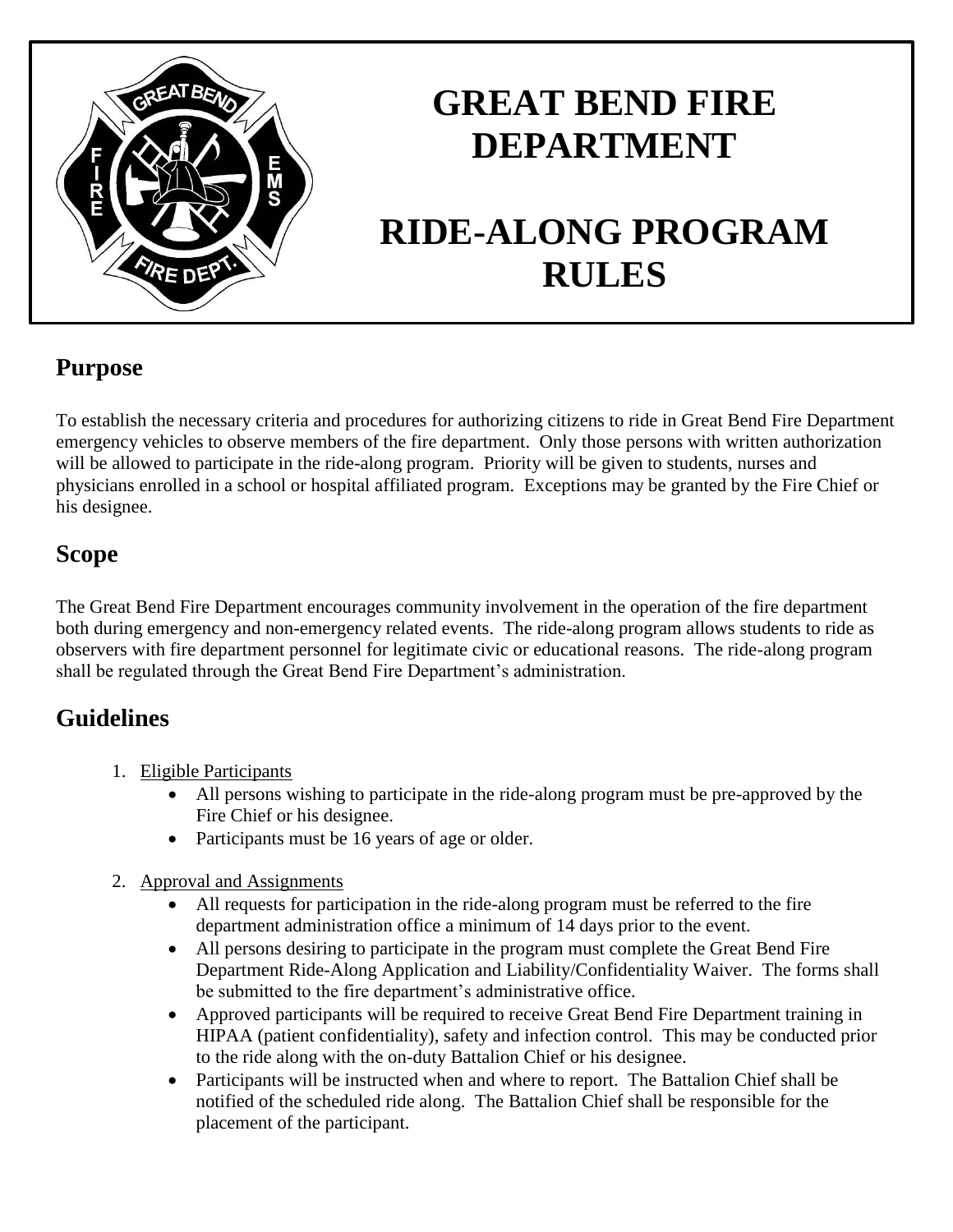- Every effort should be made to avoid delay and the participant should begin the ride-along at the scheduled time.
- The Great Bend Fire Department administration will maintain all records relating to the ridealong program, including the original request and release forms, for five years.
- Ride-along participants shall have their name entered into the daily log as a ride-along. Their name shall also be listed in applicable fire and EMS reports for which they attend.

#### 3. Participant Restrictions

- Participants shall be limited to a ride-along maximum of 12 hours or portion thereof in any six-month period. Exceptions to this rule may be made for field internships. Participants who desire to ride-along more than once in six months must make a specific request to the Fire Chief or his designee. These requests will be carefully screened before waiving this limitation.
- Ride-alongs shall only be permissible between the hours of 0700-1900 hours. (Exceptions may be made for those currently participating in a school or hospital affiliated program.)
- Ride-along participants for fire incidents shall be considered an observer only and shall be under the direct supervision of the Officer or his designee during the ride-along. Participants shall be instructed to remain in the fire apparatus at all times except when authorized to leave by the Officer.
- Ride-along participants for emergency medical incidents shall be considered an observer only, regardless of certification, and shall be under the direct supervision of the Office or his designee during the ride-along.
- In accordance with department policy, participants shall wear seat belts.
- The assigned Officer or designee shall take responsible care to prevent the participant from becoming physically involved in or assisting in the following types of incidents:
	- a. Crime scenes
	- b. Violent patients
	- c. Patients with known infectious diseases
	- d. Fire ground operations
	- e. Situations involving or likely to involve the display of use of firearms
	- f. Other activities or situations that are likely to increase the participant's risk of exposure.
- If the Officer or designee receives a potentially hazardous call or realizes that they may become immediately involved in a potentially hazardous situation, the observer should be instructed to remain in the vehicle.
- At no time shall a participant become involved in assisting during an event of physical violence from another person. The participant has the right to use fire department communication devices to contact Fire Dispatch for the purpose of requesting assistance.
- Ride-along participants, who are not otherwise prohibited by state or federal law, may be allowed to carry a concealed handgun, consistent with the Personal and Family Protection Act, during the ride-along and are under the same regulations as City employees.
	- a. Any employee carrying a concealed handgun within a City building pursuant to the provisions of state law must keep the handgun completely concealed, in a proper holster or similar product, with all safety features in place.
	- b. Storage of Concealed/Carry Firearms: It is the sole responsibility of the employee to maintain control of his/her concealed firearm and ammunition by ensuring that such firearm is on his or her person and attended at all times.
	- c. No handgun shall be left unattended or stored in any city facility or building.
	- d. Employees are also permitted, while on City owned property, to store a firearm within their own vehicle provided that such storage is outside of plain view from the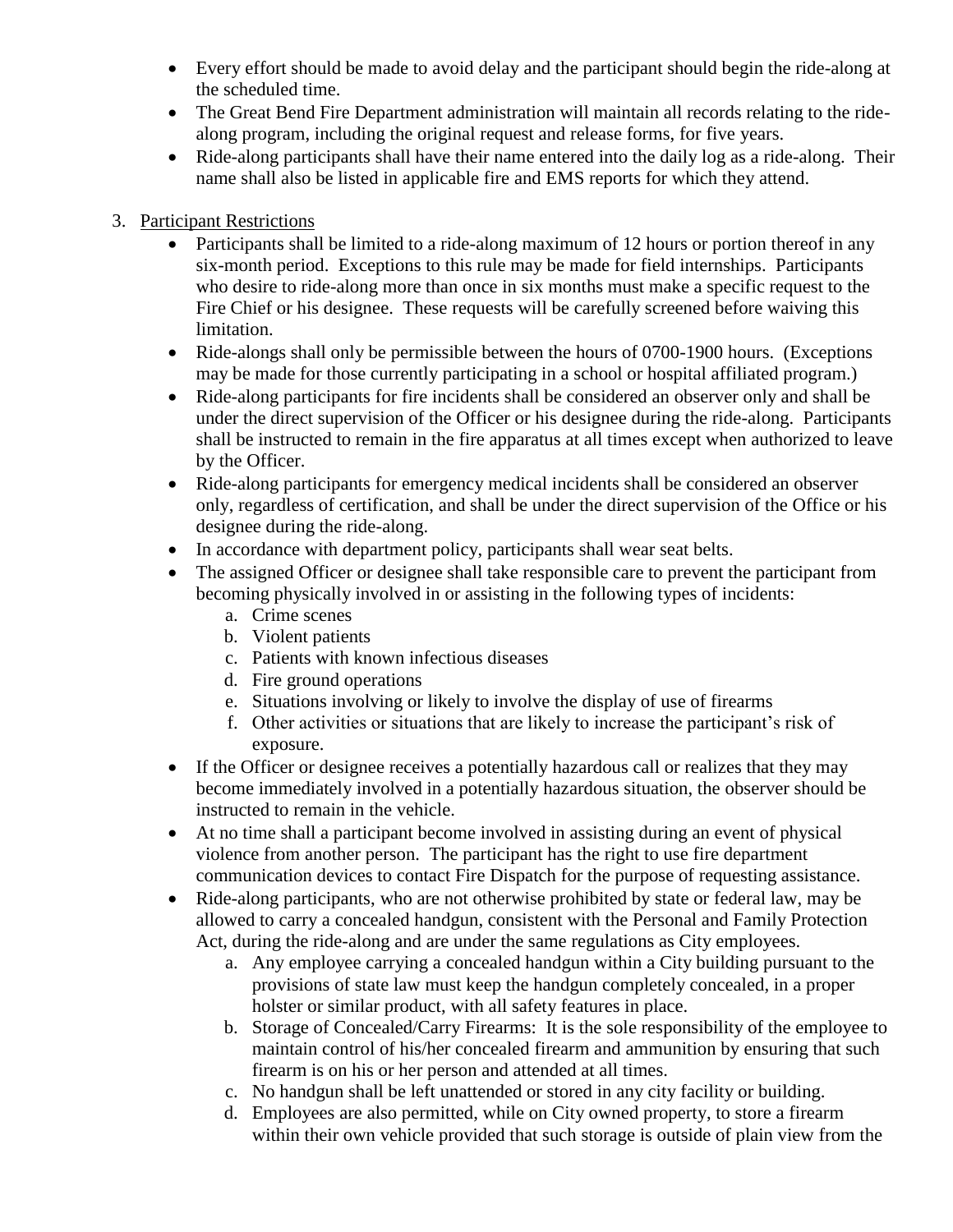exterior of the vehicle and that the vehicle is locked when the employee is not in the vehicle.

- e. Any employee who stores a concealed firearm in a vehicle owned by the City of Great Bend, Kansas, during the course of employment must store the firearm in a locked case and place the case out of plain view from the exterior of the vehicle. It is the responsibility of said employee to purchase the locked case at his or her personal expense. The City shall not be responsible for the theft, damage or other loss of a firearm and/or locked case left in a City owned vehicle.
- f. Other than certified law enforcement officers, it is outside of the course and scope of employment for any City employee or contractor to brandish, intentionally display, use, discharge, point or threaten any person with the use of a weapon in the workplace or in the exercise of his or her duties.
- g. An employee's failure to maintain a firearm in a concealed manner or locked as described herein could result in discipline, up to and including termination.
- h. In the event a City employee or official discharges a firearm while on duty, the Great Bend Police Department shall investigate the discharge and file a report of the investigation with the department head of the City department employing the employee. Based on such report, the department head will determine whether it constitutes grounds for disciplinary action, up to and including termination, subject to the procedures outlined in this handbook. The discharge of a firearm while on duty may also result in criminal charges.

Subject to other policies and procedures of the City of Great Bend, Kansas, and Kansas law, law enforcement officers are the only individuals authorized to use deadly force while action for and on behalf of the city of Great Bend, Kansas. Under no circumstances will any other employee use deadly force as a function of their job. Employees who are not authorized to use deadly force do not have the immunities and are not entitled to the same indemnity afforded law enforcement and other employees authorized to carry firearms within the scope of their employment. The City will not provide for, reimburse, or pay attorney fees or other costs in defense of any employee who uses deadly force if the use of deadly force is not a function of said employee's job.

- At no time will a rider be permitted to take pictures, use a video camera or any audio-visual recording device while on the scene of an incident, unless with a department provided camera for department use. Requests for media ride-alongs will be considered separately through the Great Bend Fire Department administrative office.
- At no time will a rider be permitted to use any tobacco products while on the scene of an incident. Any tobacco use while not on an incident will be in a designated area with the permission of the officer or designee in charge.

#### 4. Dress Requirements

Participants shall be appropriately dressed when reporting for the ride-along assignment. The onduty Officer shall deny participation to any person who is inappropriately dressed or who reports for the ride-along in a condition that would compromise the safety or best interest of the department, the assigned shift, the public or the participant.

- Shoes: Closed toe shoes with a good no-slip shall be worn.
- Pants: Long pants that sit at the waist shall be worn. Undergarments should not be visible when in a normal standing position. No rips or faded pants will be allowed.
- Shirt: Solid colored dress or polo-style shirts shall be worn. Shirts with small designer logos shall be permitted. No t-shirts are allowed.
- Participants from school or hospital programs may wear approved class uniforms.
- Minimal Jewelry. No nose, eyebrow or facial piercings allowed.